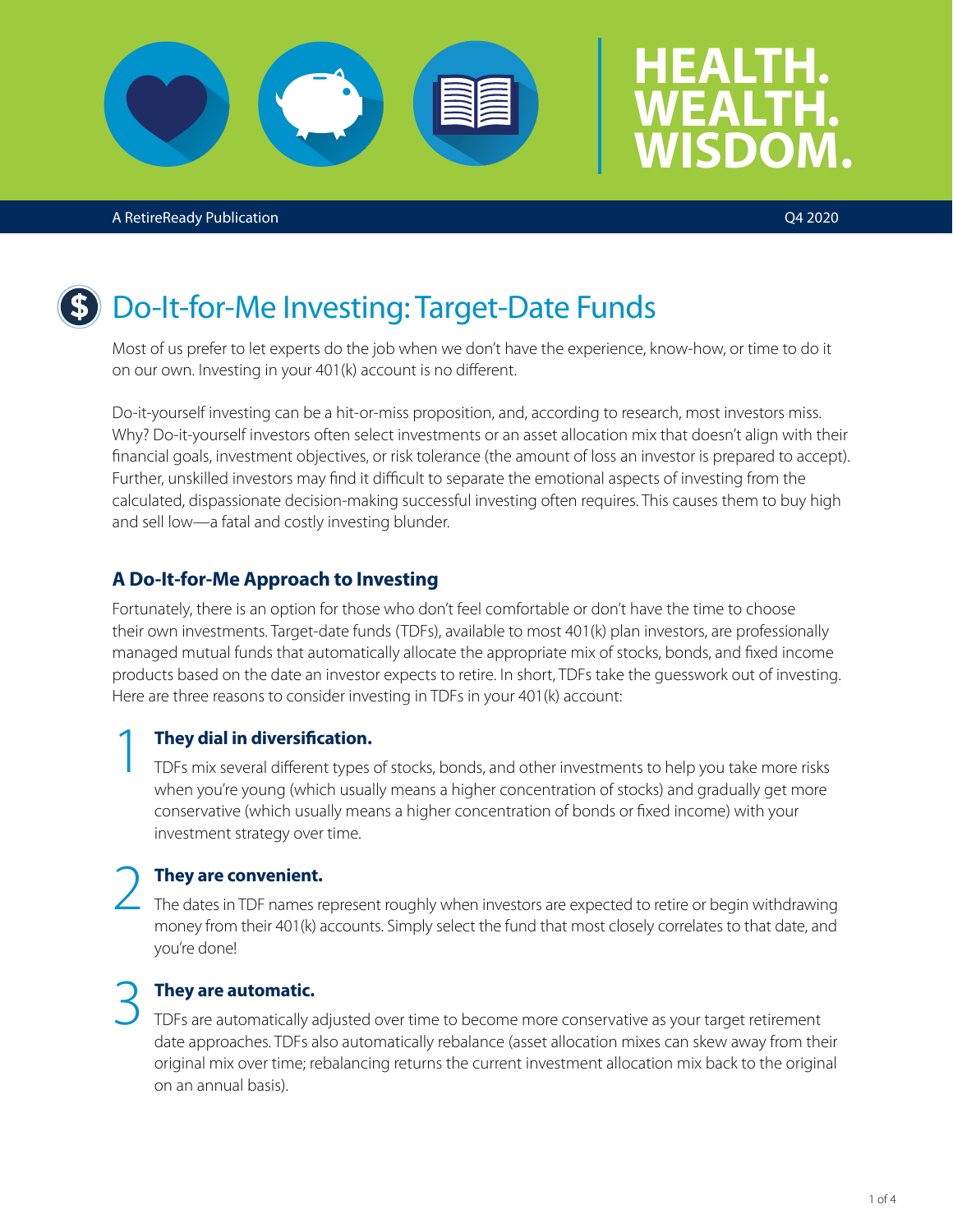### **Two Critical Factors**

Here's an example of how two retirement investors might select a TDF based on two key factors: their current age and when they expect to retire.

Kate is 30 years old. She is still in her early working years, and her expected retirement age of 67 is a long way away. Because of this, Kate would choose a TDF that most closely corresponds to the year she expects to retire, which is 2057. Doing this will allow Kate to invest more aggressively now. This is usually done by selecting more risky investments, such as stocks, that give the possibility of bigger gains (which she can live with given her long time horizon), then adjusting the risk of her investments as she nears retirement.

For Kim, 58, retirement is much closer; she plans to retire in 2029 when she turns 67. Because of this, Kim would select a TDF with a date that most closely corresponds to that year. That fund will be made up of more conservative investments (e.g., bonds or fixed income, which are more stable and less prone to big market swings) that seek to guard against any big losses. The trade-off is it won't provide many big gains, either. But that's okay—preserving an account's value is important for those who are nearing retirement.

Although Kate's and Kim's ages and expected retirement dates are vastly different, one thing is the same: by selecting a TDF, they can have confidence knowing their retirement dollars are being managed by investment experts and are being reviewed on a regular basis.

### **"To-Retirement" Vs. "Through-Retirement" TDFs**

Another factor you may encounter with TDFs is how the fund invests your dollars when you reach the date of retirement. When TDFs are managed with a "to-retirement" strategy, it means they reach their most conservative mix *at* the target date and remain fixed at that allocation throughout the investor's retirement years. When TDFs are managed with a "through-retirement" strategy, they continue to adjust to a more conservative mix for a set number of years (typically between 20 and 30) *beyond* the target date.

### **Do-It-for-Me or Do-It-Yourself?**

If you are intimidated by investing, unsure how to choose investments for your hard-earned retirement dollars, or simply don't have the time to keep up with the topsy-turvy financial markets, investing in a TDF might be a good choice for you. It's important to remember, however, that everyone's financial situation, objectives, and goals can vary and need to be weighed in the decision-making process. Another factor to consider is the cost of TDFs; they are generally more expensive than regular mutual funds because you're paying an expert to automatically invest and adjust assets on your behalf. Talk with your financial advisor or your company's retirement plan advisor to help you make an informed choice.

*Investments in target-date or target-retirement funds are subject to the risks of their underlying holdings. The year in the fund name refers to the approximate year (the target date) when an investor in the fund would retire and leave the workforce. The fund will gradually shift its emphasis from more aggressive investments to more conservative investments based on its respective target date. The performance of an investment in a target-date or target-retirement fund*  is not quaranteed at any time, including on or after the target date, and investors may incur a loss. Target-date and target-retirement funds are based on an *estimated retirement age of approximately 65. Investors who choose to retire earlier or later than the target date may wish to consider a fund with an asset allocation more appropriate to their time horizon and risk tolerance.*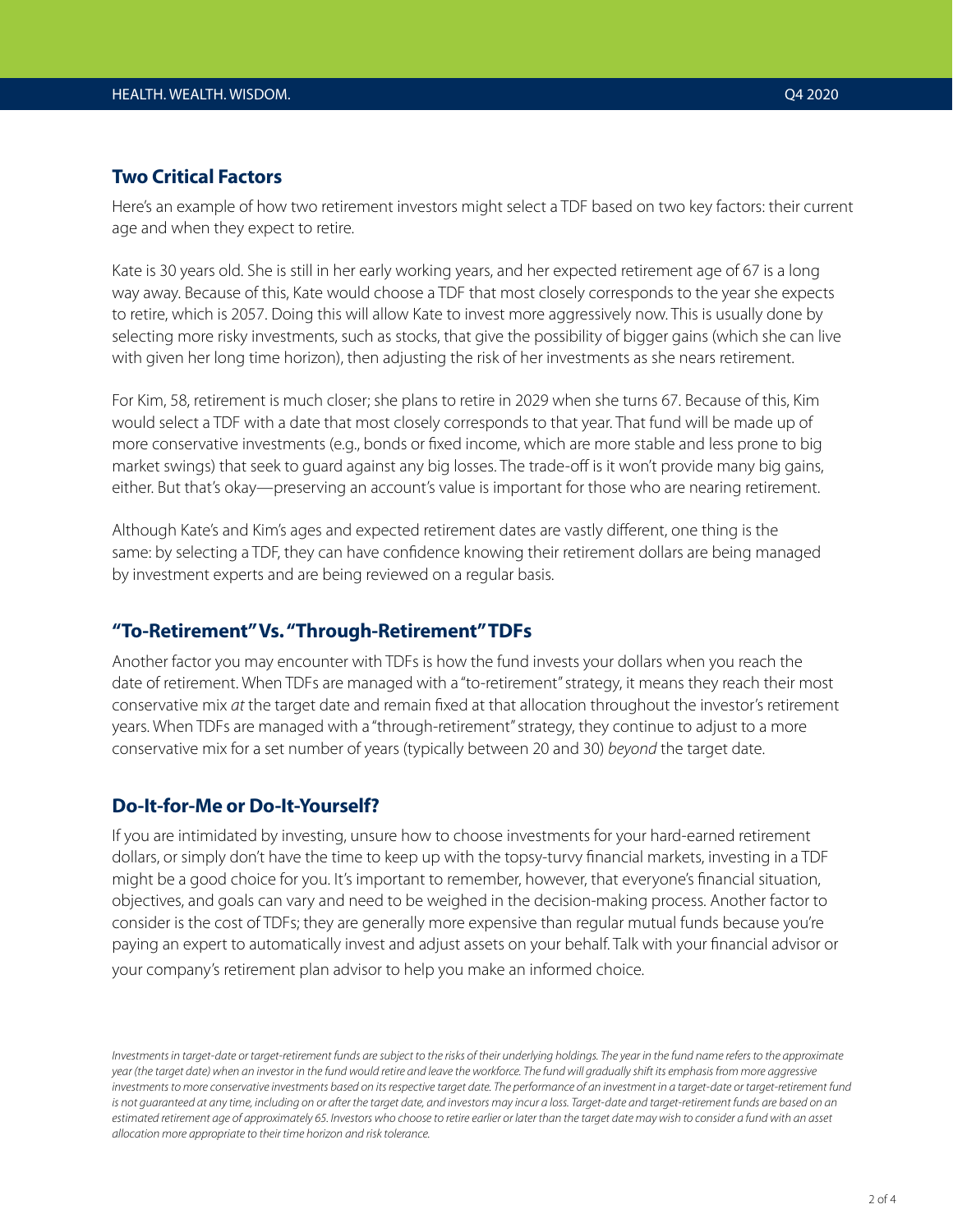

## Your 401(k) Plan Preparation Checklist

As this memorable year winds down, you can be forgiven for not making your 401(k) account your top priority. But for every 401(k) account owner, there are a few simple (and advisable) maintenance tasks you can tick off your year-end list with a few taps of a smartphone or a quick call to a trusted financial advisor or your company's benefits administrator.

**Review your account statements.** Whether they're available monthly or quarterly, it's important to review your statements to ensure that your contributions are being deposited in a timely manner and being allocated to the investment options you have elected. In most cases, retirement account statements are made available online through a web portal. Ask your human resources or benefits administrator if you need help finding your statement.

**Bump up your contribution rate.** Are you spending less on things like entertainment or dining out because of the pandemic? If so, maybe you can find a few extra dollars to contribute to your 401(k) account. Increasing the percentage you defer from your paycheck now—even by just 1 percent—can make a big difference in the future. It might even help you contribute enough to fully capitalize on a company matching contribution. Or, if you're 50 or older, perhaps you can take advantage of special catch-up contribution provisions that allow you to defer more than the 2020 (and 2021) maximum limit of \$19,500.

**Be sure that designated beneficiaries are up to date.** Naming a beneficiary (or beneficiaries) on your 401(k) account should not be treated as an afterthought. Is an ex-spouse your named beneficiary? Should a new family member be added? Review your beneficiary form and make sure the person (or people) you want to have your assets when you pass away is who you intended. Consult an attorney or tax professional if you're unsure who to designate as your beneficiary.

**Review your investments.** Has a life change—such as marriage, divorce, birth of a child, or an advancement or setback in your professional career—caused you to reassess your investment goals or time horizon for retiring? Make sure your retirement investing strategy aligns with your current life situation and objectives. Your company's 401(k) plan provider probably has online tools and resources to help you with your assessment, or, alternatively, chat with a financial advisor or your company's retirement plan advisor.

**Consider rolling old 401(k) accounts into your current account.** Do you have an old 401(k) account from a former employer? If so, maybe it makes sense to roll that account into your existing 401(k) account. By doing so, you'll preserve the account's tax-favored status and steer clear of early withdrawal penalties, not to mention make it easier to keep track of your assets in one account. Benefits of leaving money in an employer-sponsored plan may include access to lower-cost institutional class shares; access to investment planning tools and other educational materials; the potential for penalty-free withdrawals starting at age 55; broader protection from creditors and legal judgments; and the ability to postpone required minimum distributions beyond age 72, under certain circumstances. These are only some of the factors to consider, so consult a financial advisor or tax consultant if you need advice.